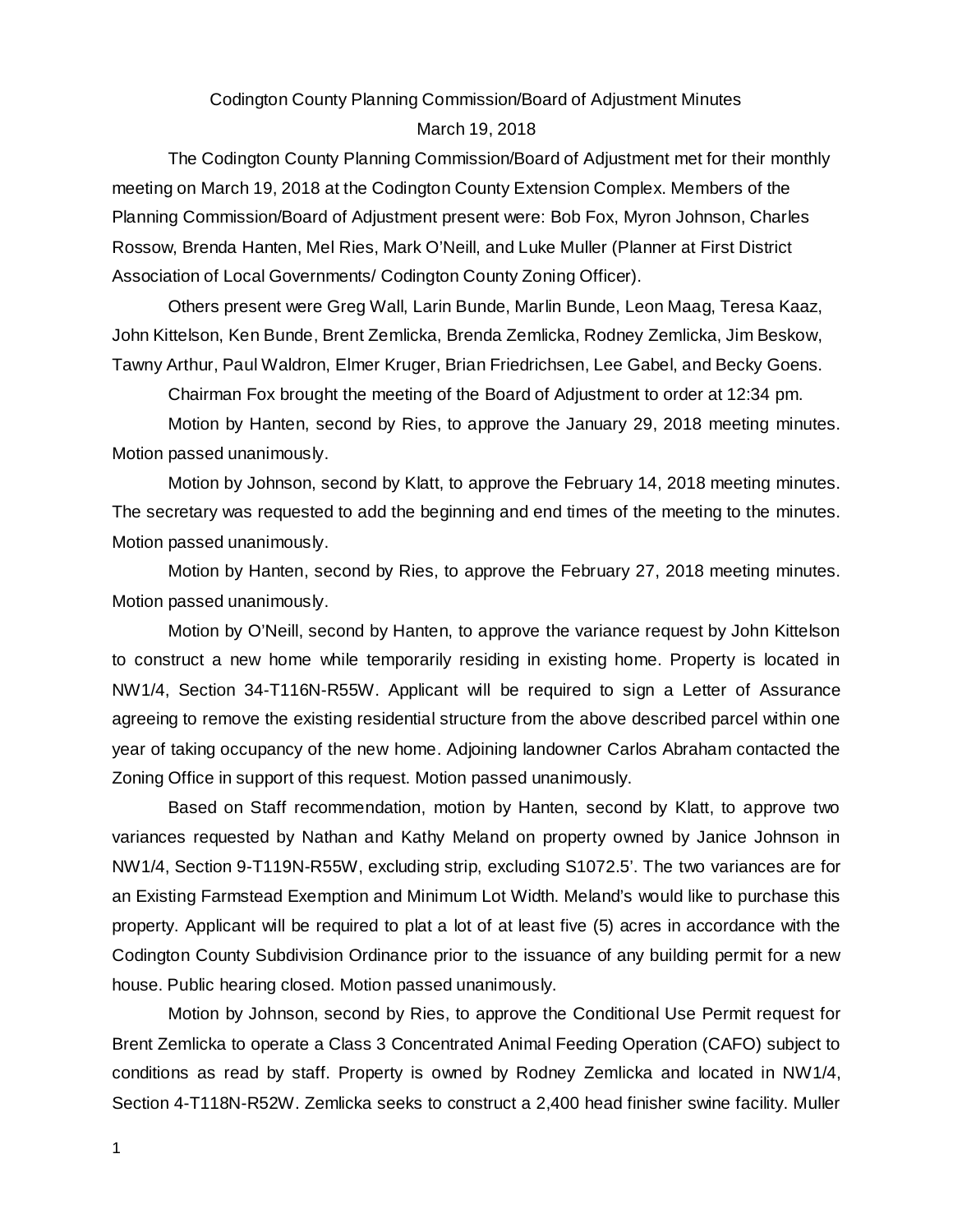reviewed Specifics and History of Request per the Staff Report (attached). This feedlot request is substantially the same as was presented and approved on February 27, 2018; however the decision was void on the basis that a neighbor, Keith Schick, was not mailed a notice of the hearing. Changes to the application were provided in an addendum and have been made available to the public. These changes include:

- a) Update of site plan to correct road name (160<sup>th</sup> Street) and to include location for trees if required by Board.
- b) Update Manure/Nutrient Management Plan to include the transport of manure by tank truck east on 160<sup>th</sup> Street to 456<sup>th</sup> Avenue, the south to 161<sup>st</sup> Street (county gravel), and back west to County Road 1.

Maps of the aquifer districts were displayed for the public to view. Staff reviewed *Ordinance and Comprehensive Land Use Plan per the Staff Report (attached).* 

If approved, the staff recommends, at a minimum, the following conditions:

- 1. The proposed barn will be constructed to provide manure containment for 2,400 finisher swine (960 animal units).
- 2. The applicant shall make application for a "Certificate of Compliance" from SDDENR prior to the issuance of any building permit(s) for the proposed site. The applicant shall not stock the site until providing documentation to the office of receipt of a Certificate of Compliance and/or demonstrating that any changes required as a result of the Certificate of Compliance have been implemented.
- 3. The applicant agrees to comply with the submitted nutrient management plan, fly and odor management plan, and manure management plan.
- 4. Applicant shall provide updated information regarding fields included in the nutrient management plans upon request by the Zoning Officer.
- 5. This Conditional Use Permit authorizes the use of this property for a Concentrated Animal Feeding Operation (nursery and feeder swine) consisting of 960 animal units. Any expansion beyond 960 animal units will require a new conditional use permit and the review of the site by SDDENR for compliance with the State General Permit requirements.
- 6. Haul road agreements with Codington County, Germantown Township, and Rauville Township shall be approved for the use of 160th Street, 456<sup>th</sup> Avenue, and 161<sup>st</sup> Street as primary haul routes. Unless otherwise agreed to between the township and the applicant, Codington County requires the Grantor to abide by the following terms to be included in the Agreements: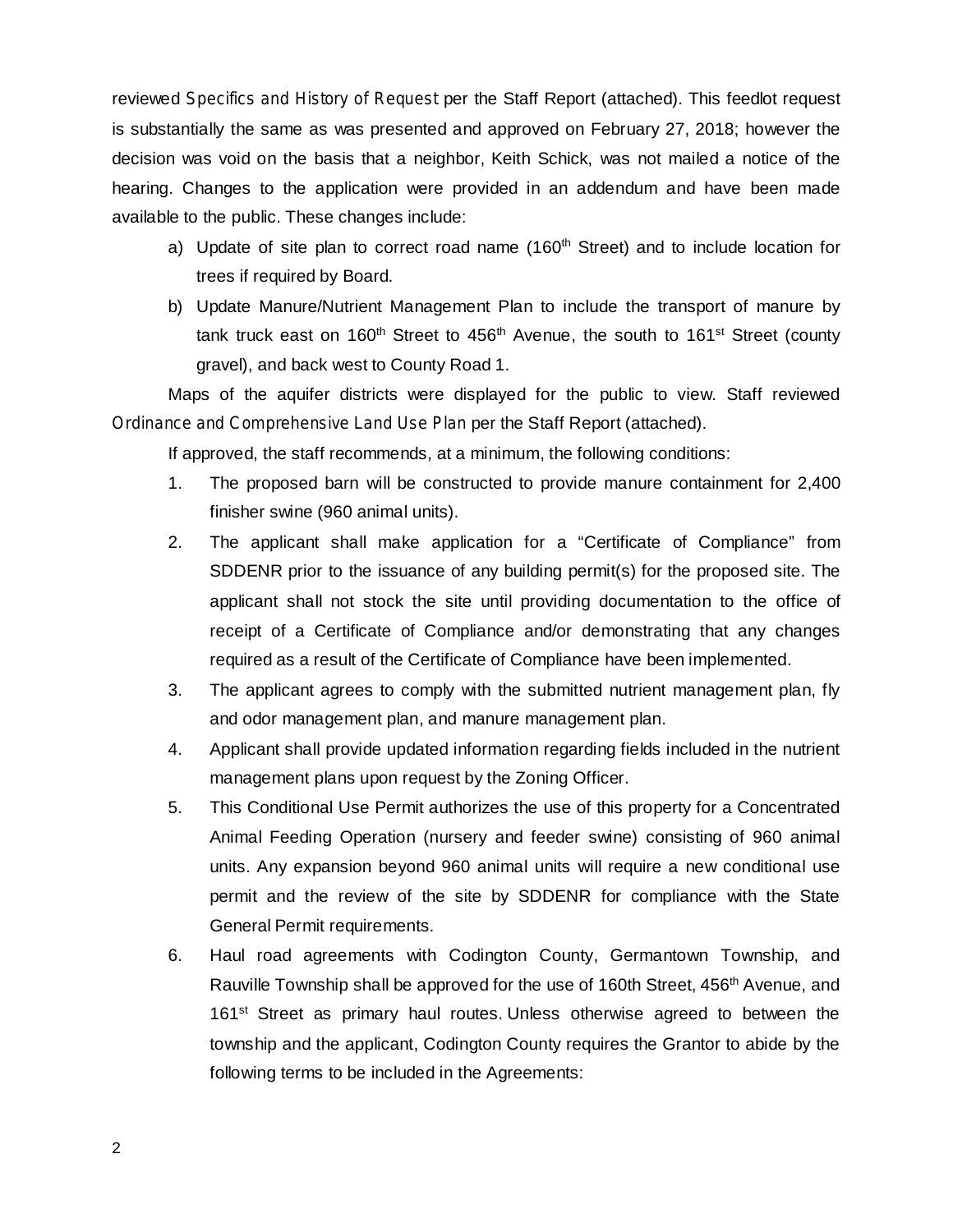- a. Unless otherwise agreed upon between the grantor and the applicable road authority, the grantor shall be responsible for any costs associated with extraordinary maintenance and graveling on the portions of 160th Street, 456<sup>th</sup> Avenue, and 161<sup>st</sup> Street used for the hauling of manure, feed, animals, etc. for the operation, which are hereby designated as the primary haul roads, and;
- b. Unless otherwise agreed upon between the grantor and the applicable road authority, all road work whether customary or extraordinary shall be done under the authority and supervision of the applicable road authority and meet its specifications. The work shall be done through the applicable contractor unless the Grantor receives prior authorization from the applicable road authority to conduct its own repairs or maintenance.
- c. The applicable road authority shall be responsible for all ordinary snow removal on 160th Street, 456<sup>th</sup> Avenue, and 161<sup>st</sup> Street on the same basis as provided to the remainder of the Township. Any additional snow removal deemed necessary for the Grantor to continue its operations is hereby authorized to be done at Grantor's expense.
- d. The Grantor acknowledges that, to the extent already provided for by the law, and further acknowledges that it shall be responsible for any and all damages to applicable road authority roads or road right-of-ways due to the result of the Grantor's operations (i.e. Delivery of feed, silage chopping or manure disposal). Work will be done on the same basis as specified hereinabove. However, no unique standard or obligation not otherwise provided for by law is created by this acknowledgment.
- e. The Grantor may have an Agreement with a contractor for cutting silage or forage, or for hauling manure and shall notify the Townships in advance of manure hauling or chopping by listing the roads that will be traveled.
- f. Unless otherwise agreed upon with the applicable road authority, the applicant shall notify and/or obtain any appropriate licenses prior to the laying of any pipes intended to transport liquid manure within the applicable right-ofway.
- g. The applicable road authority and applicant may review and assign new haul routes on an annual basis.
- 7. In the event the haul road agreements hereinbefore described are not executed, the grantor, his heirs, assigns or successors in interest of the Grantor agree that all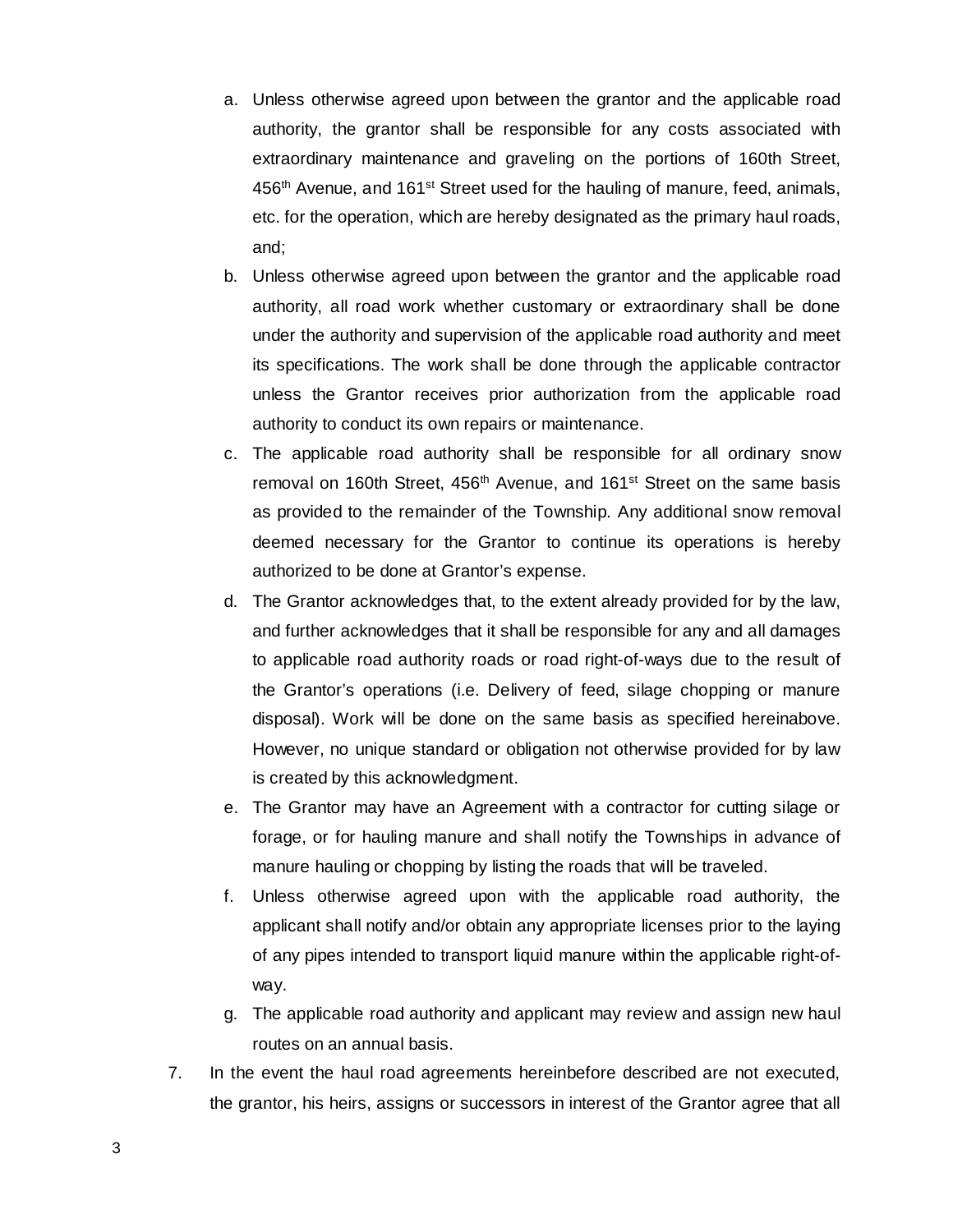of the terms and conditions of Item "6" are to be deemed a covenant running with the above-described property. Furthermore, it is agreed that, in accepting title to the above-described property any grantee, heir, assign, or successor in interest to the undersigned expressly agrees to be bound by the terms of Item "6".

- 8. The Grantor shall consult with NRCS and/or Conservation District to plant a minimum of two rows of trees intended to screen properties to the north and west from odor generated by the proposed barn.
- 9. The Grantor shall comply with established minimum manure application setbacks when spreading manure generated from the CAFO.
- 10. The conditional use permit shall be in effect only as long as sufficient land specified for spreading purposes is available for such purposes and other provisions of the permit are adhered to.
- 11. The Conditional Use Permit is transferable. Subsequent owners/operators will be required to agree to the terms of this permit.
- 12. If there are 1) Violations of the Conditional Use Permit or other Codington County Zoning regulations; or 2) Failure of the manure containment system, the applicant may be required to forfeit the Conditional Use Permit.
- 13. Violation of the terms of this conditional use permit will be determined by the Codington County Zoning Officer.
	- (1) The first violation substantiated by the Zoning Officer of this conditional use permit may result in a notification letter stating the violation and a prescribed period of time to remove the violation. A second violation occurring within one calendar year of the previous violation may result in a review of the validity of the conditional use permit and potential revocation of said permit. A third violation within one calendar year of the initial violation may result in revocation of the conditional use permit and cessation of all feeder operations within forty-five days (45) of notice of revocation.
	- (2) The applicant may make appeal from the decision of the Zoning Officer or other agent of the Codington County Board of Adjustment to the Codington County Board of Adjustment. The applicant shall file with the Zoning Officer a notice of appeal specifying the grounds thereof. The Zoning Officer shall forthwith transmit to the Board of Adjustment all papers constituting the record upon which the action appealed from was taken. Such appeal shall be taken within thirty (30) days. Appeals from the Board of Adjustment shall be taken to Circuit Court.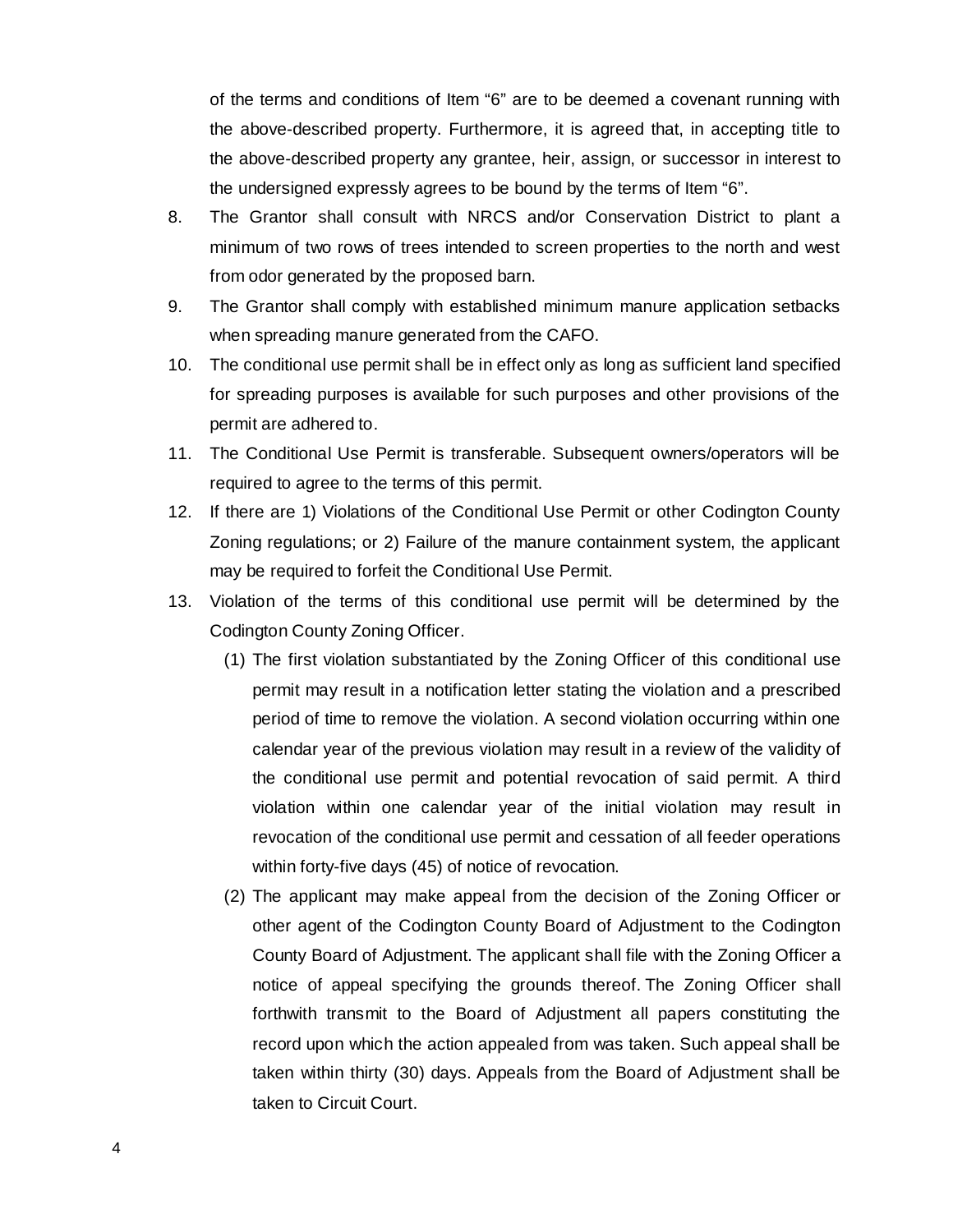- (3) Failure to comply with the decision of the Zoning Officer or other agent of the Codington County Board of Adjustment may be deemed a separate violation.
- 14. All of the terms and conditions herein shall extend to and be binding upon the heirs, assigns, or successors in interest of the Grantor, and are to be deemed a covenant running with the above-described property. Furthermore, it is agreed that, in accepting title to the above-described property any grantee, heir, assign, or successor in interest to the undersigned expressly agrees to be bound by the terms of this agreement which shall, upon its execution, be recorded with the Codington County Register of Deeds Office.

Jim Beskow, adjacent landowner, addressed concerns regarding feed additives to help control odor, placing the building east/west for different tree planting options, four (4) rows of trees, and would like additional information on the outside compost site. Larin Bunde, adjoining landowner, is not opposed to the project but would like to see road maintenance and dust control, tree planting, and a feed additive used for odor control. Mr. Bunde also inquired about constructing this facility in Aquifer Protection District A, liquid manure use in irrigation pivots, size of tree belt, and effect of wind tower easements on adjacent properties. Paul Waldron questioned if the county has its own engineer to review Dakota Environmental's engineering documents. Chairman Fox indicated Dakota Environmental has a state-certified engineer and DENR will oversee. DENR is not required to oversee because the animal units is less than 1,000 but the Zoning Board is requiring it. Mr. Waldron feels a broader notification should occur when there is an application whereas odor may be a concern.

Zoning Officer Muller addressed the process on enforcing complaints. It is handled largely by complaints filed with the Zoning Office. Violations are sometimes determined when Staff is traveling in the county. Regarding engineer reviewing, Muller is not aware of any county in the state other than Minnehaha or Pennington that has an engineer on staff. The Zoning Board makes the determination if further review is required. Any failure in the engineer design will fall back onto the engineer. Notices for variances and Conditional Use Permits are the same and include notification via certified letter to adjacent landowners seven (7) days prior to said hearing. Ordinance amendment 67 is being proposed later in this meeting. This ordinance includes the notification section. It can be considered during discussion. Muller also reviewed requirements for obtaining CAFO permits over Aquifer Protection Districts per current ordinance (Ordinance #65).

Brent Zemlicka and Brian Friedrichsen, Dakota Environmental, were invited to assist in answering questions generated from the public. The estimated length of the proposed tree planting is 250' and 50' in width. The purpose of constructing the barn in the north/south position

5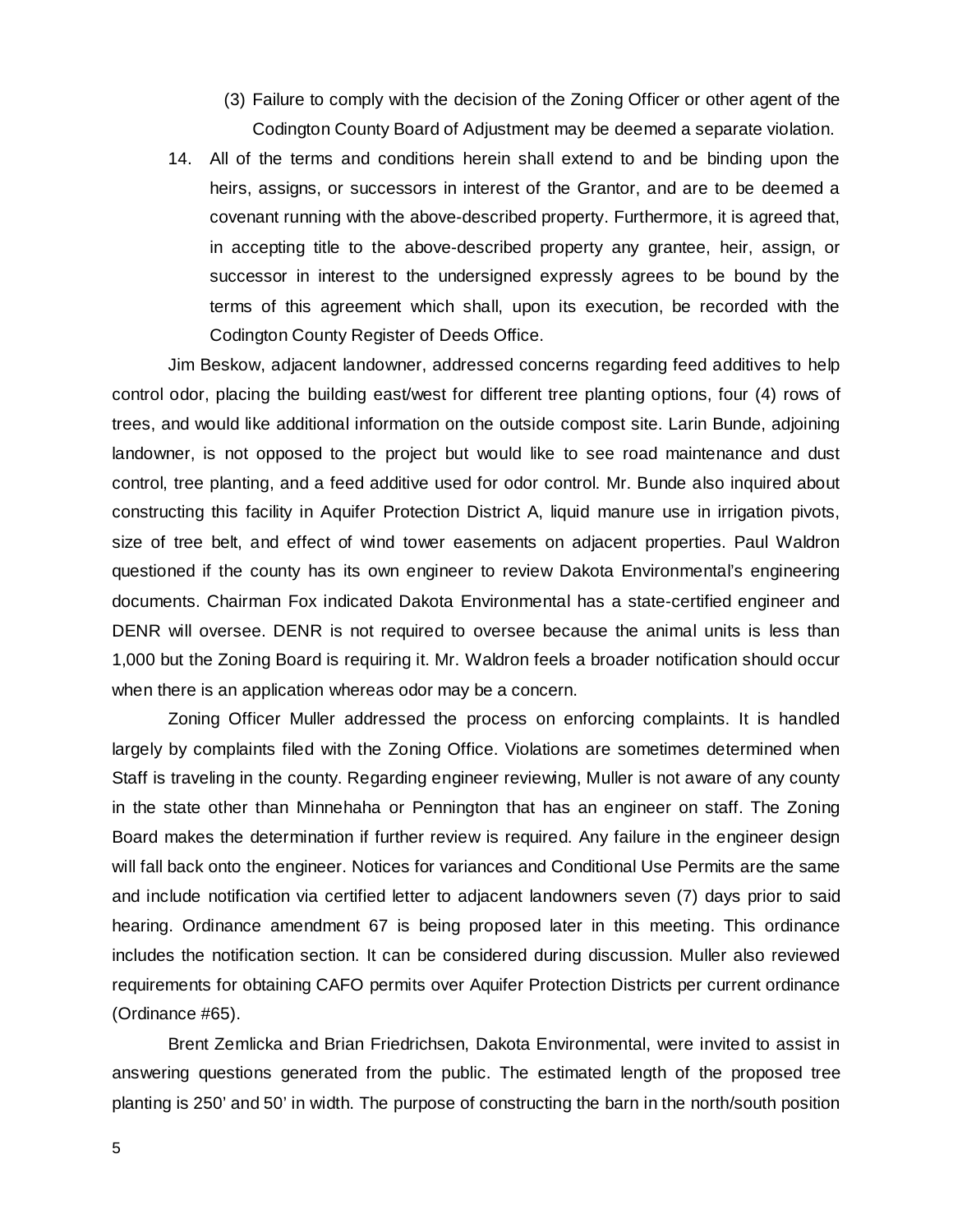is for ease of truck accessibility and reduction in size of driveway. Per Mr. Friedrichsen, repositioning of the barn would not affect air flow (odor). For clarification, trees are to be planted on the north side with the planting taking place westward (one side total, east/west planting) per the map displayed. Feed additive research has not been completed. A composting site/building will most likely be used. It would consist of a three-sided, concrete building with a fully-enclosed roof to keep precipitation out. Zemlicka is not pumping liquid manure through irrigation pivots. Per Friedrichsen, DENR General Permit does allow application through irrigation but the setbacks and conditions placed on this process make it very restrictive and impractical. Per Muller, any field receiving manure application via irrigation requires its own separate Conditional Use Permit. Manure in storage is considered a separated slurry. If agitated before pumping, it is brought back to a more liquid form. The agitation process will create some odor. Regarding the questions about wind tower placement near Ag facilities/structures, Muller indicated there is no setback between agriculture structures and wind tower easements. Custom manure hauling wagons will include injectors. Regarding dust control, there have been no requirements on any other Permit request. Chairman Fox indicated that farmers hauling corn are not required to do any dust control. It is recommended any applicant use their best judgment during hauling. If dust becomes an issue, begin watering to control it so as to not generate a complaint. Chemicals should not be used for dust control as it packs gravel and does not allow for grading.

Motion by Hanten, second by Ries, to amend the condition for tree planting to clarify the rows of trees are to be planted on the north side of the property running east/west per the drawing submitted. Motion on amendment passed unanimously. Chairman Fox read the Findings of Fact. Motion on the Conditional Use Permit, with the amendment, passed unanimously.

Motion by Hanten, second by Ries, to adjourn the Board of Adjustment meeting.

Chairman Fox brought the meeting of the Planning Commission to order.

Motion by Rossow, second by Ries, to recommend approval of Plat of Carpenter Addition in the NE1/4 of Section 14-T118N-R51W. Property owner is Beverly Carpenter. Muller reviewed Staff Report Request and Summary (attached). A Letter of Assurance signed by the applicant will be required agreeing the building rights remain only if lots 1 and 3 are transferred in the future with the applicable surrounding/adjacent quarter so there is not less than 35 acres total per lot. Chairman Fox clarified - of the three lots and three houses, Lot 2 has the existing farmstead exemption while the other two lots must be tied with a minimum total of 35 acres each. Motion passed unanimously.

Motion by Rossow, second by Klatt, to recommend approval of Ordinance #67 to the Board of County Commissioners. This ordinance amends the administrative section of the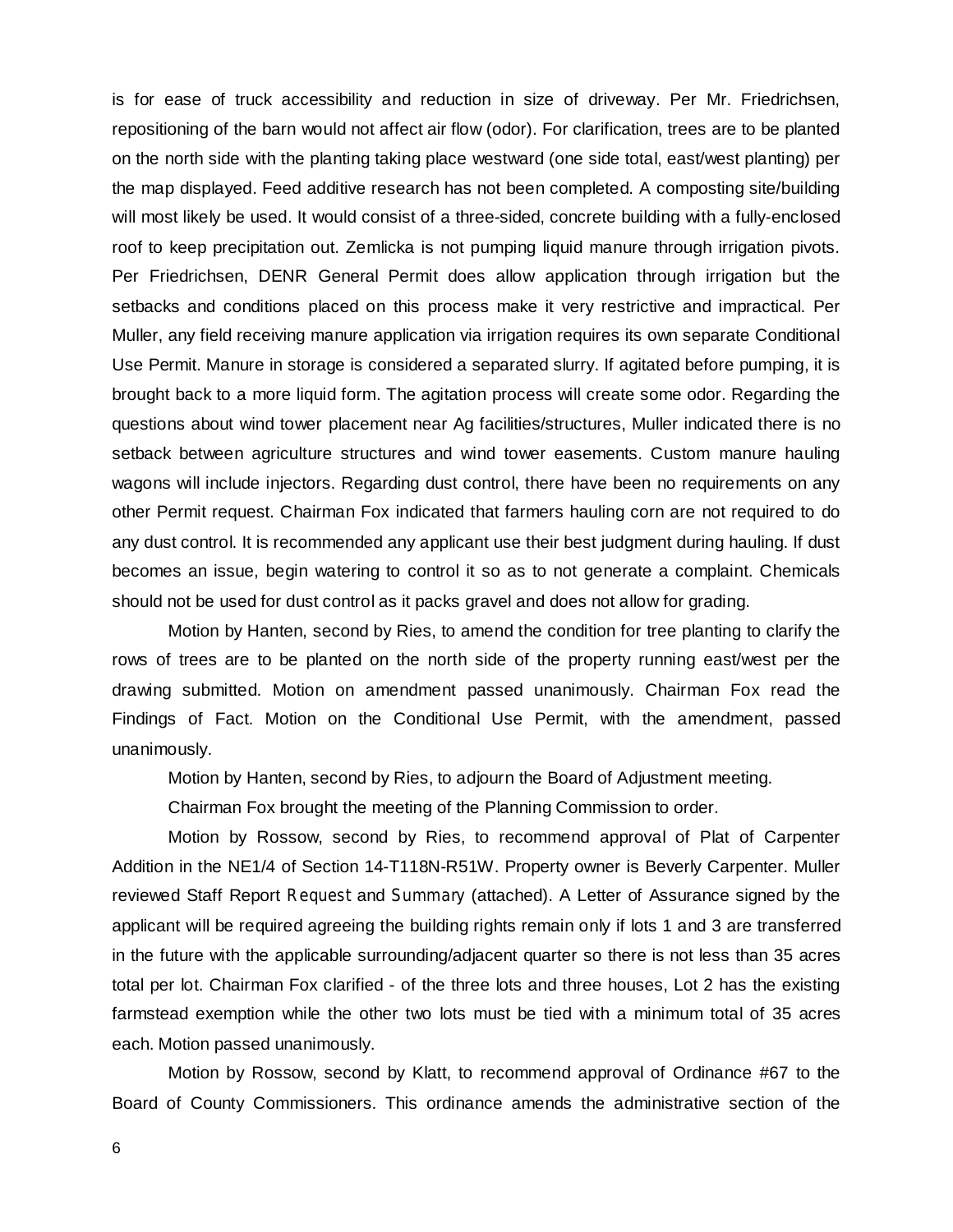Codington County Zoning Ordinance. Elmer Kruger would like to see a change in Section 4.03.01 changing "at least one (1) member" to read only one (1) member shall be a member of the Board of County Commissioners. Chairman Fox indicated reviewed the process of what happens when one or two members of the Planning Commission Board is unable to attend a meeting. This allows commissioners to act as alternates. Kruger would like to see alternates that are not County Commissioners for "checks and balances" purposes. Chairman Fox advised Kruger that alternates must be familiar with current county ordinances as it is a continuous learning process.

Kruger addressed Section 4.04.01. He felt the wording was unclear. Clarification is that when a County Commissioner is acting on the Planning Commission, he/she, during the meeting, is considered a Planning Commissioner/Board of Adjustment member. Kruger would like to see alternates that are not County Commissioners and would like to avoid quorum's of County Commissioners. Per Muller, over half of the Planning Board's in the state of South Dakota are the Board of County Commissioners members. Muller displayed a map of South Dakota showing which counties have County Commissioners acting as the Planning Board and which counties have a different body serving as the Planning Board. Clarification was provided regarding majority votes of the Planning Commission and Board of Adjustment action.

Kruger identified a grammatical error in Section 4.04.04. The word "an" should be "the" preceding Zoning Officer.

Greg Wall would prefer only one County Commissioner reside on the Planning Commission Board.

Lee Gabel referenced Section 4.03.01 and suggested revised wording to read "one (1) member, but not more than two (2)" County Commissioners could serve as members if needed. Chairman Fox reiterated the Board of County Commissioners have been a good resource to fill vacancies on the board.

Motion by Klatt, second by Rossow, to amend ordinance draft Section 4.03.01 to include "but not more than two (2)" County Commissioners. Motion on the amendment passed 6-1.

Motion by Johnson, second by Klatt, to correct the word "an" to "the" in Section 4.04.04. Motion passed unanimously.

Motion on Ordinance #67, with the two amendments, passed unanimously.

Muller presented the Plat of Big John Addition in the NW1/4 of Section 9-T119N-R55W. Motion by Klatt, second by Ries, to recommend approval to the Board of County Commissioners. This plat is a result of Nathan Meland's approved variances on Janice Johnson's property.

No one was present to address the Board during the Open session.

7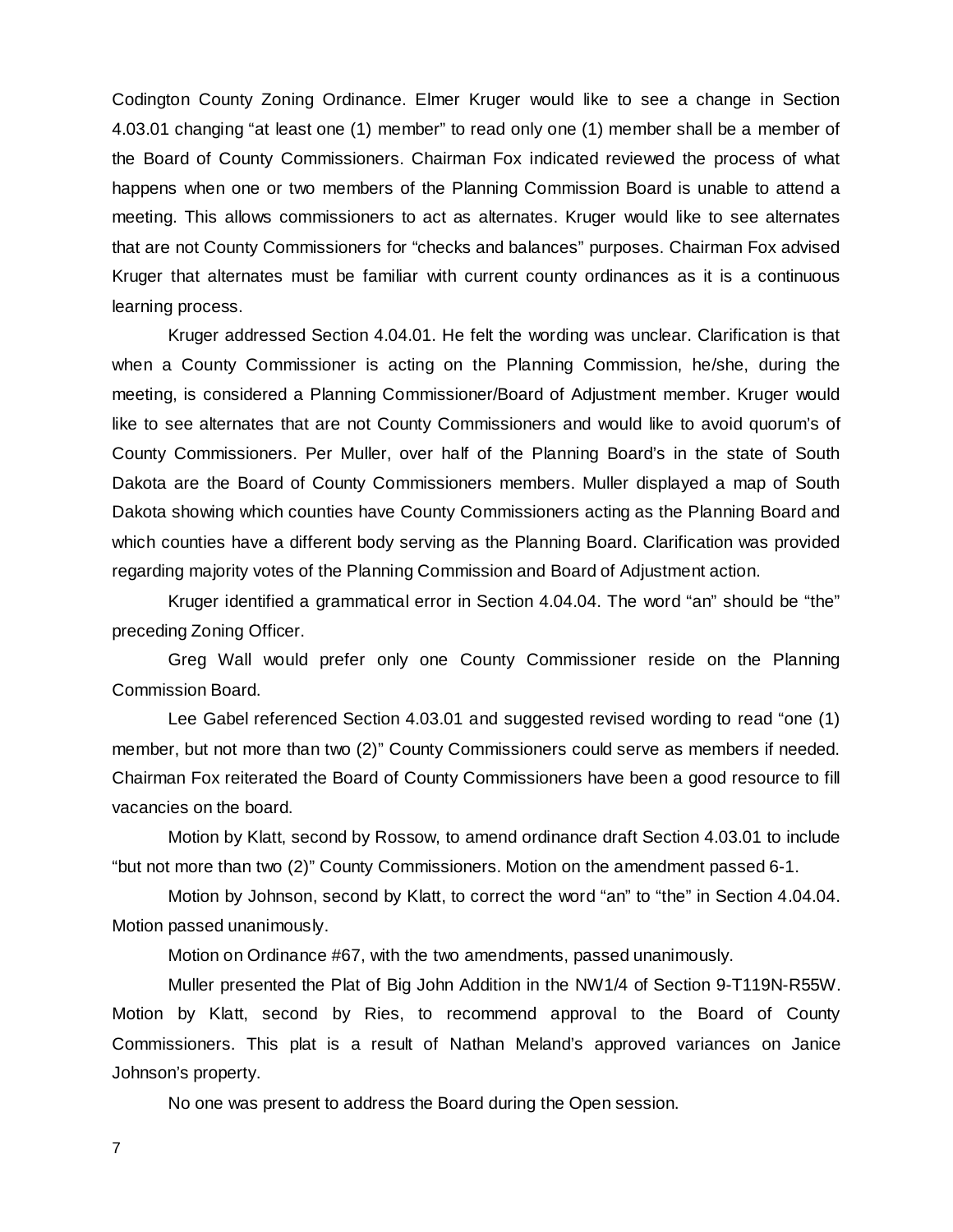Staff advised the Board of the policy regarding applications submitted by an applicant that is not the property owner.

The next meeting of the Wind Energy ordinance will be at 6:00 pm on Monday, April 16, 2018. This ordinance meeting will conclude not later than 7:30 p.m. so the regular monthly meeting of the Codington County Planning Commission/Board of Adjustment may convene.

Motion to adjourn by Rossow, second by O'Neill. Motion passed unanimously. Meeting adjourned at 3:31 p.m.

Respectfully Submitted,

Becky Goens, Secretary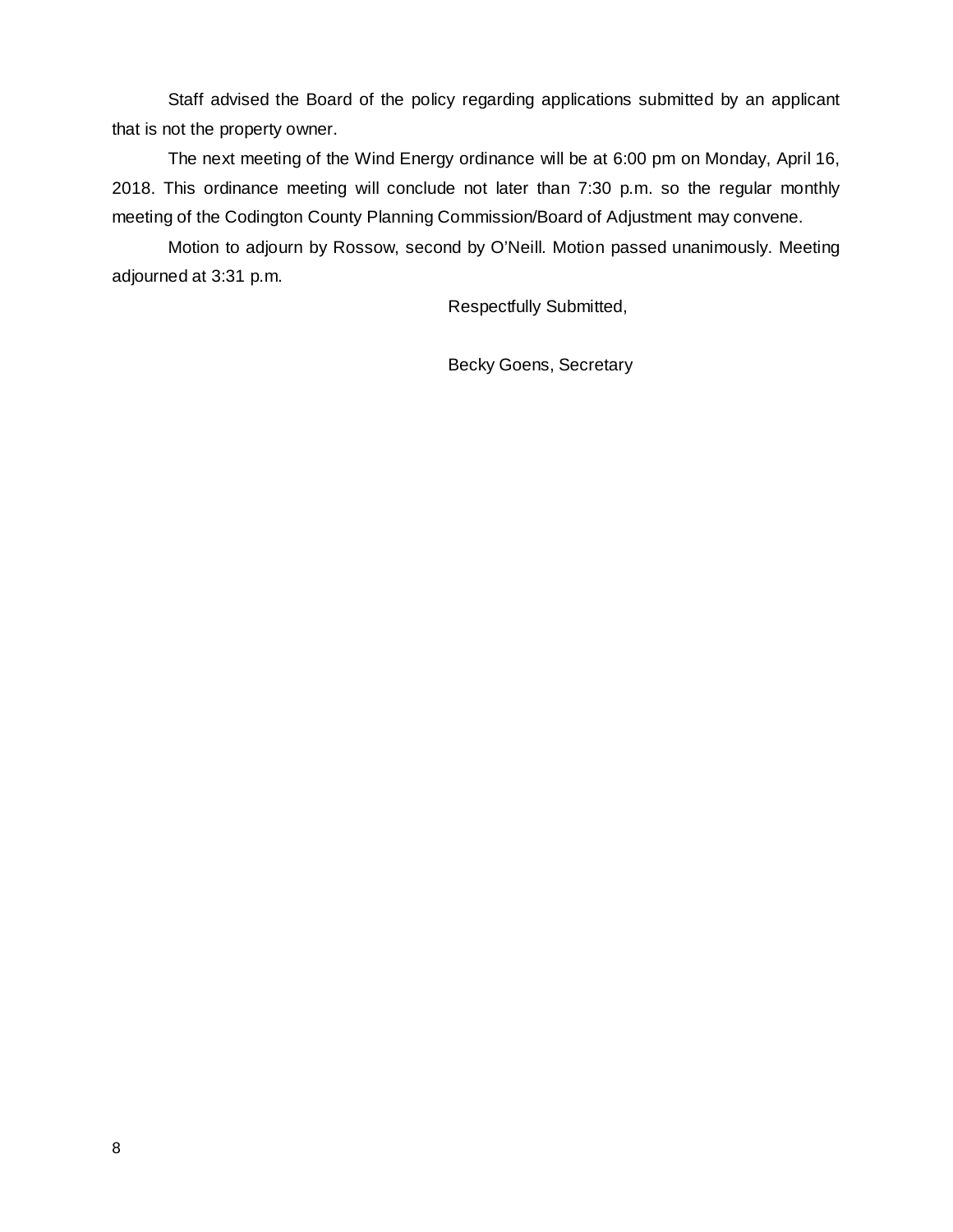#### **MARCH 2018 CODINGTON COUNTYPLANNING COMMISSION/BOARD OF ADJUSTMENT UPDATED STAFF REPORT**

# **MONDAY – MARCH 19, 2018 – 12:30 p.m.**

# **CODINGTON COUNTY BOARD OF ADJUSTMENT**

#### **ITEM #1 VARIANCE**

#### **Owner/Applicant: John Kittelson**

Property Description NW1/4, Section 34-T116N-R55W, Codington County, South Dakota. (Henry Township)

*Action Item – Variance – more than one principal structure per lot (5.20)*

#### **Zoning Designation: A - Agricultural District**

**Request:** Mr. Kittelson seeks to construct a new home while keeping their existing home on site until construction is complete.

#### s): **History/Issue(**

- 1. Mr. Kittelson owns the above described property and propose to remove the existing house and build a new house.
- 2. Regarding the second home, the zoning ordinance specifies that only one principal structure (in this case, a house) can be located on a single lot.
- 3. In the past, the Board has granted variance to temporarily allow more than one residence on a site provided the applicant agree to remove the existing house. Historically, one of the two houses has been required to be removed within one year of occupying the new residence.
- 4. Staff recommendation *– Variance to temporarily allow two principal structures on the* same lot-Staff recommends approval of the variance for 2 principal structures subject to the applicant signing a letter of assurance agreeing to remove the existing residential structure from the above-described parcel within one year of taking occupancy of the new home.

### **ITEM #2 (2) VARIANCES**

#### **Applicant: Nathan and Kathy Meland**

#### **Owner: Janice Johnson**

Property Description: NW1/4, Section 9-T119N-R55W, excluding strip, excluding S1072.5', Codington County, South Dakota. (Eden Township)

# **Action Items – Variances – Minimum lot size/Existing farmstead exemption (3.04.03.7.b), minimum lot width (3.04.03.2).**

#### **Zoning Designation: Agricultural**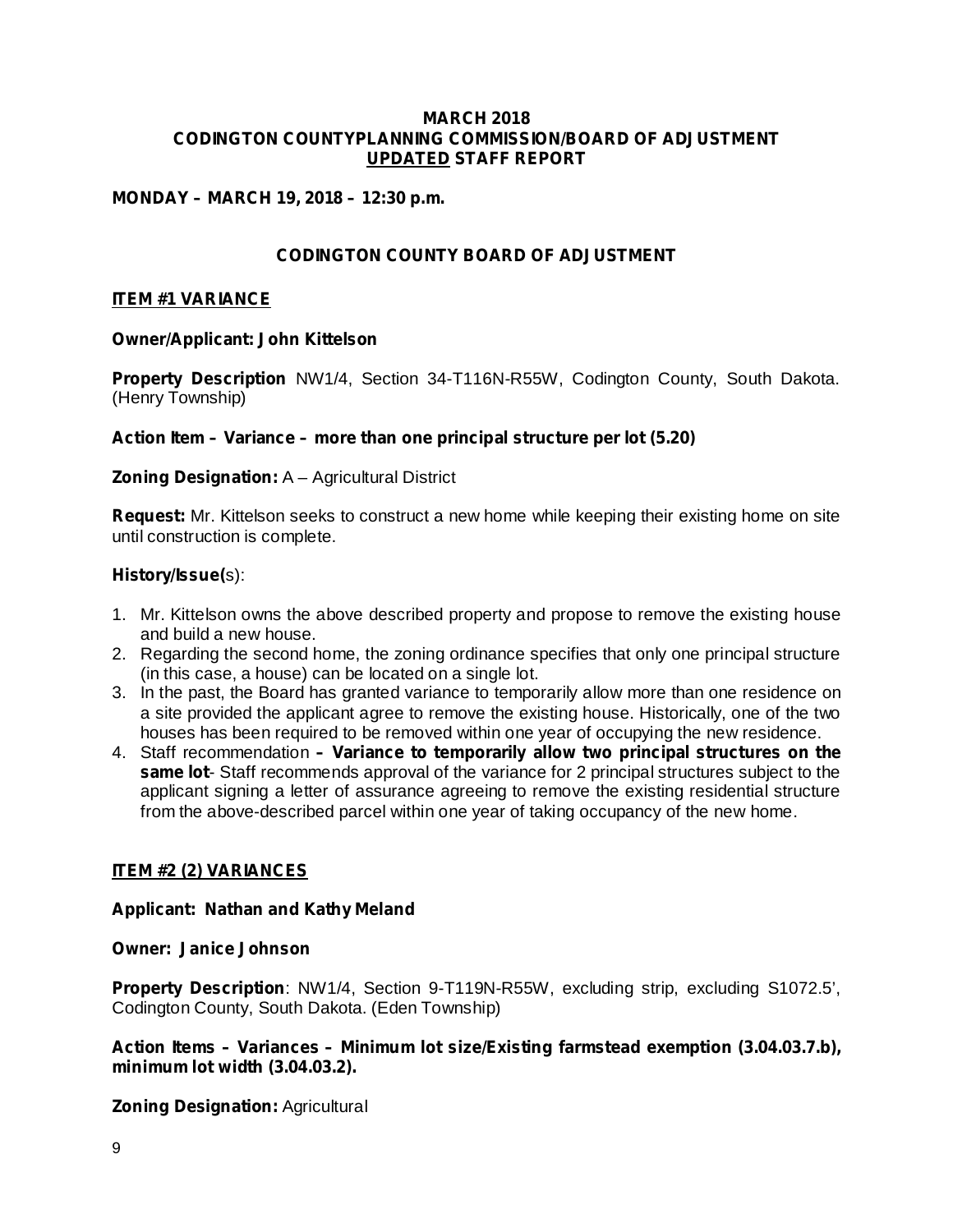**Request:** The applicant seeks variances from the minimum lot width, minimum lot area (by virtue of existing farmstead exemption), to retain building rights on property with an existing farmstead.

# s): **History/Issue(**

- 1. The Melands seek to purchase the above property at the site of the existing farmstead located on the above property.
- 2. The property was used as a base for farming operations prior to 1976 and is still lived in.
- 3. Codington County's Zoning Ordinance does allow for variance from the 35 acre-minimum lot requirement if the lot is determined to be an existing farmstead which contains at least five acres and thereby affording building rights.
- 4. The parcel contains an existing farmstead as defined by the Codington County Zoning Ordinance.
- 5. Staff recommendation (Variance) Existing Farmstead Exemption and variance to *Minimum Lot Width*- Approve request because 1) The lot does contain at least five acres which meets the terms of the Ordinance. 2) The Zoning Officer after review of records and site-visit has determined that this parcel was used as an existing farmstead/residential site prior to October 26, 1976. If approved it should be done so on the condition that the applicant plat a lot of at least five (5) acres in accordance with the Codington County Subdivision Ordinance prior to the issuance of any building permit for a new house.

### **ITEM #3 CONDITIONAL USE PERMIT**

### **Applicant: Brent Zemlicka / Owner: Rodney Zemlicka**

Property Description: NW1/4, Section 4-T118N-R52W, Codington County, South Dakota. (Rauville Township)

### **Action Items: Conditional Use - Class 3 CAFO (3.04.03.8)**

**Zoning Designation: A - Agricultural** 

Request: Mr. Zemlicka seeks to construct a 2,400 head finisher swine facility.

### s): **History/Issue(**

#### *Specifics and History of Request:*

- 1. Mr. Zemlicka proposes to operate a Concentrated Animal Feeding Operation on the above described property owned by his father.
- 2. Portions of the property are located over Zones B and C of the Aquifer Protection District, however no aspect of this operation are proposed over the shallow aquifer. Mr. Zemlicka performed soil borings to verify this.
- 3. The site will be constructed for 2,400 finisher swine (960) animal units in a slatted/deep pit barn. The barn will be 102' x 193'.
- 4. He is working with an engineering firm to help prepare the application, in anticipation of the Board requiring a "certificate of compliance" from DENR based on the size of the operation.
- 5. Rodney Zemlicka, Brent's father, operates a grandfathered CAFO over Zone A of the aquifer protection district. Initially it was the intent of the Zemlicka's to add this barn at the farm, but they were told it was prohibited by ordinance.
- 6. This feedlot request is substantially the same as was presented and approved on February 27, 2018. The decision was void on the basis that a neighbor (Mr. Schick) was not mailed a notice of the hearing.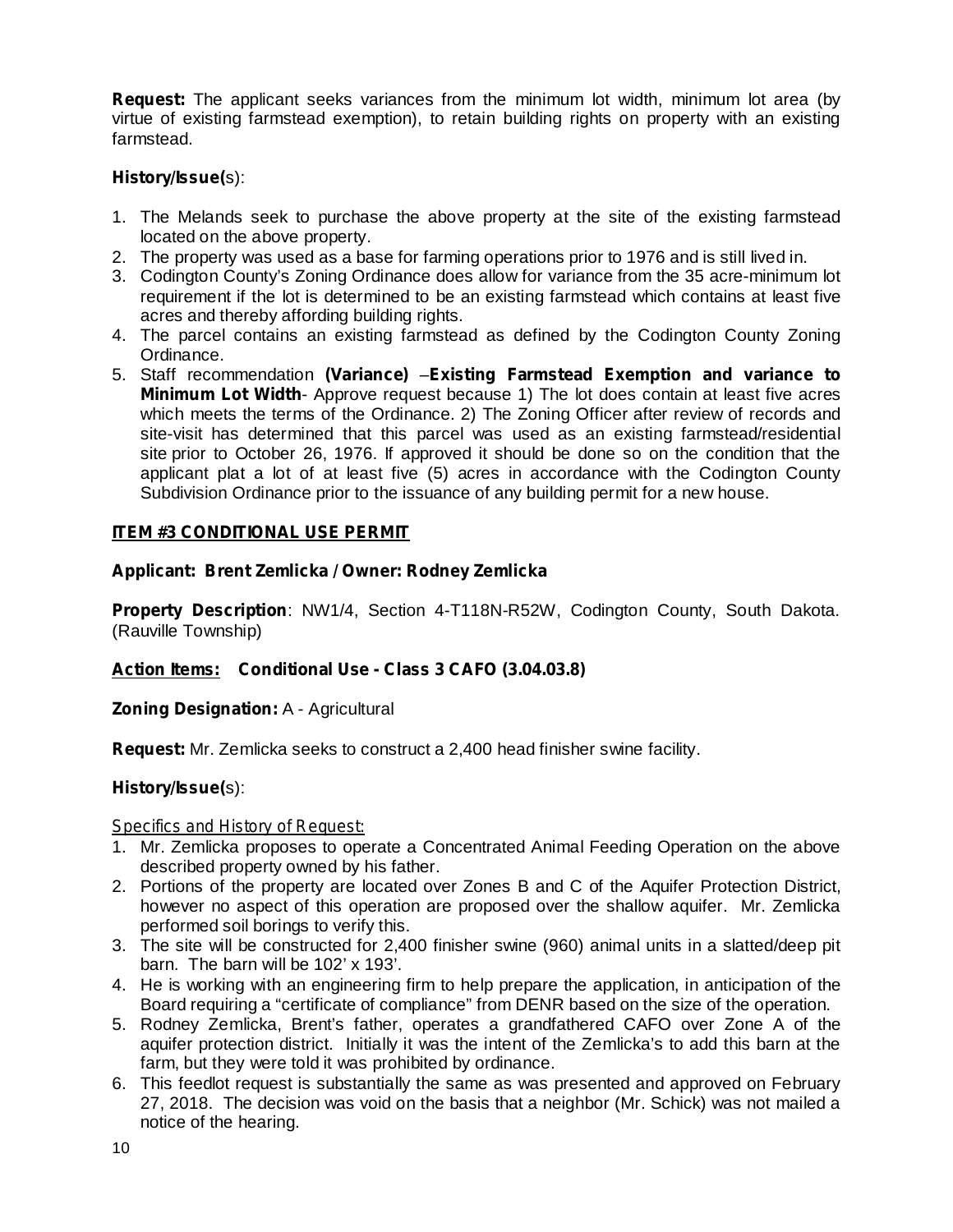- 7. The changes to the application were provided in an addendum to the request. They include:
	- a. Update of site plan to correct road name (160<sup>th</sup> Street) and to include location for trees if required by Board.
		- b. Update Manure / Nutrient Management Plan to include the transport of manure by tank truck east on 160<sup>th</sup> Street to 456<sup>th</sup> Avenue, the south to 161<sup>st</sup> Street (County gravel), and back west to County Road 11.
- 8. The primary haul route for feed and animals is still intended to be 160<sup>th</sup> Street (Germantown) a township road.

# *Ordinance and Comprehensive Land Use Plan regarding this request:*

- 1. The Comprehensive land use plan lists numerous considerations for CAFO's on pages 59- 60, all of which are addressed in the zoning ordinance (see below).
- 2. The request is to construct a new facility with numbers described above
- 3. No portion of the animal feeding operation is located over the Aquifer Protection District.
	- a. Soil boring was performed at the request of the zoning officer to verify the location of the aquifer in relation to this project. It is the opinion of the engineer that the aquifer materials map is substantiated by the borings performed.
- 4. It should be noted that this proposal is not to a scale large enough to require a State General Permit from SDDENR; however it is within the scope of the Board to ask for a certificate of compliance for this operation. The following assumes the Board will require such certificate.
- 5. The Board shall consider the following in determining whether the proposed CAFO will create a significant contribution of pollution:
	- a. Adding a review for certificate of compliance by SDDENR would ensure that DENR, the authority on water pollution, reviews the plans for compliance.
	- b. Size of feeding operation and amount of manure reaching waters of the state
		- 1) At its meeting on August 28, 2017; the Board heard from SDDENR Feedlot permitting that they have had no pollution issues with deep pit barns.
		- 2) All manure from will be stored under roof and only removed when transported for spreading
	- c. Location of feeding operation in relation to waters of the state
		- 1) A blue line does cross this property approximately 150' south of the proposed barn.
	- d. Means of conveyance of manure and process wastewater into waters of the state
		- 1) Manure is contained in a pit with 8" of concrete and inside a barn.
		- 2) The barn is on a flat area, but the property slopes toward the blueline to the south/southwest (150' at its nearest point.)
	- e. The slope, vegetation, rainfall and other factors affecting the likelihood or frequency of discharge of animal wastes and process wastewater into waters of the state.
		- 1) See "a" "c" and "d" above.
		- 2) Between proposed barns and blue line the land is used for crops.
- 6. A nutrient management plan is required.
	- a. Nutrient management plan has been prepared and submitted.
	- b. Fields in the nutrient management plan are expected to change (per the applicant and based upon the zoning ordinance.)
	- c. The engineer certifies that the land currently used for spreading is sufficient for spreading the manure generated.
- 7. A manure management plan is required
	- a. The applicant prepared the manure management plan. It included:
		- 1) A site plan
		- 2) Operation procedures and maintenance of manure facilities for existing and proposed facilities.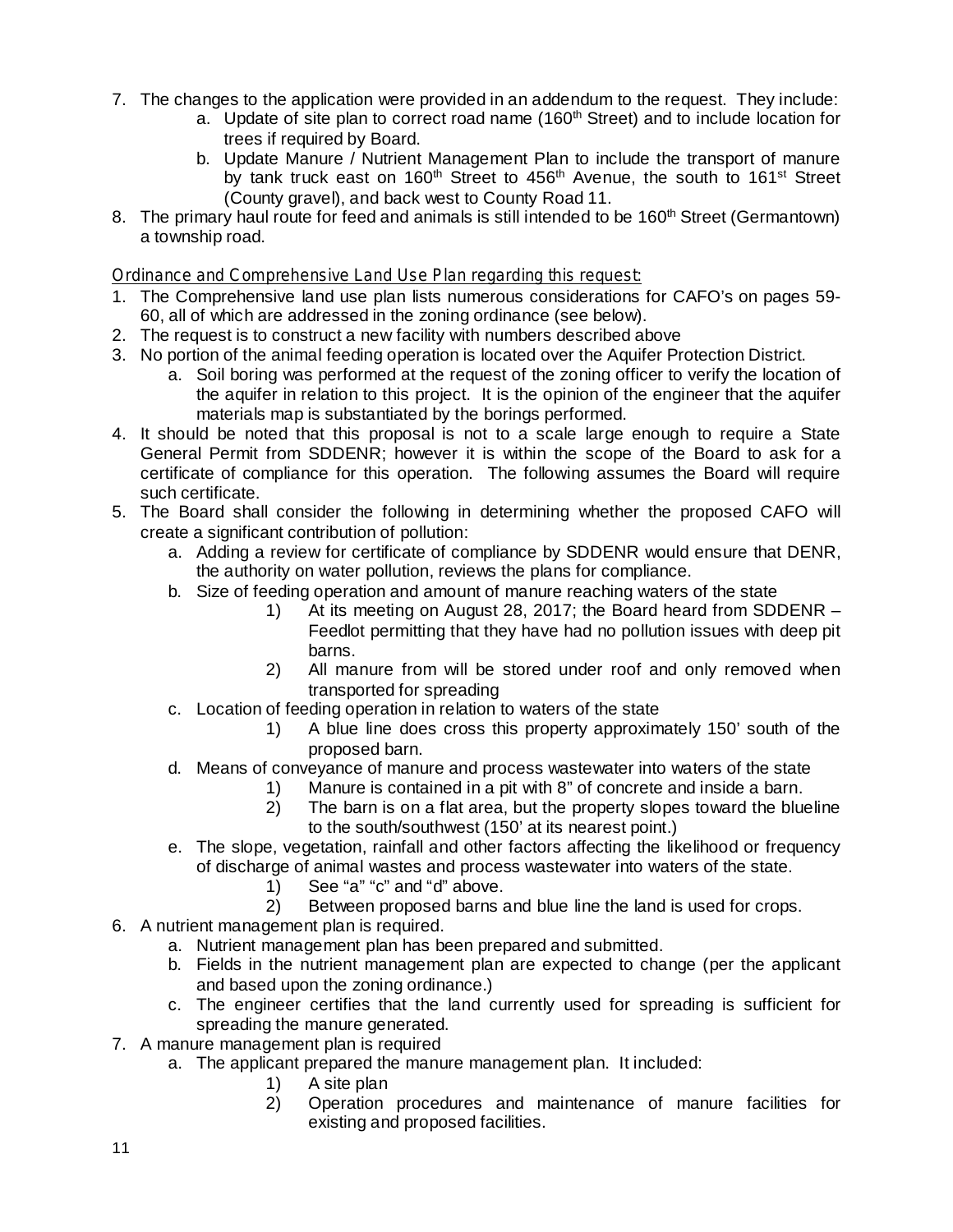- 3) Verified that no containment is intended to store waste for more than two years
- 4) Final as-built plans will be submitted to the zoning office if they change.
- 5) Manure containment is designed for greater than 270 days storage.
- 6) Plans specify manure will not be stored more than 2 years.
- 7) Plans specify records on manure application will be kept and document that acceptable manure and nutrient management practices have been followed.
- 8. A Management plan for fly and odor control.
	- a. Completed
		- 1) Operational plans for manure collection storage, treatment have been developed
		- 2) Applicant will contract with a rendering service for death loss or create a compost area.
		- 3) No trees are proposed around this facility.
		- 4) There is no outdoor manure storage
		- 5) Manure from the barn is entirely contained indoors.
		- 6) It is the intent to avoid spreading manure on weekends, holidays, and evenings on warm days.
		- 7) It is the intent to avoid spreading on calm and humid days.
		- 8) Manure will be transported by hose and injected.
		- 9) The applicant would prefer not to plant trees but will do so as an additional precaution to control odor.
- 9. The site is greater than suggested separation distances for Churches, businesses, commercially zoned areas, Town Districts, Incorporated municipalities, private wells other than the operator's, lakes and streams classified as fisheries, and established residences.
- 10. The barn meets the minimum setbacks from rights-of-way.
- 11. The Board has historically accepted proposed setbacks (internal property lines) of facilities where they can meet suggested minimums or variances have been issued.
- 12. Review of Specifications and nutrient management plan by DENR.
	- a. Applicant is not required by ordinance though may be required by the Board to have the nutrient management plan reviewed by DENR for a Certificate of Compliance. DENR does not review or inspect sites as follow up in these cases where a state permit is not required.
- 13. The zoning office does not have a record of any complaints against the Zemlicka Operation.
- 14. All information required of the applicant in Section 5.14.9 were provided.
- 15. Information on soils, shallow aquifers, wellhead protection areas and floodplain (provided)
- 16. Zoning Office notified Germantown and Rauville townships of the request.
- 17. Zoning Office notified Clark rural water director of the request.

#### *Staff Recommendation*

Conditional Use Permit – Class 3 CAFO: The Board may table the request, deny the request or approve the request. If approved, the staff recommends, at a minimum, the following conditions:

- 1. The proposed barn will be constructed to provide manure containment for 2,400 finisher swine (960 animal units).
- 2. The applicant shall make application for a "Certificate of Compliance" from SDDENR prior to the issuance of any building permit(s) for the proposed site. The applicant shall not stock the site until providing documentation to the office of receipt of a Certificate of Compliance and/or demonstrating that any changes required as a result of the Certificate of Compliance have been implemented.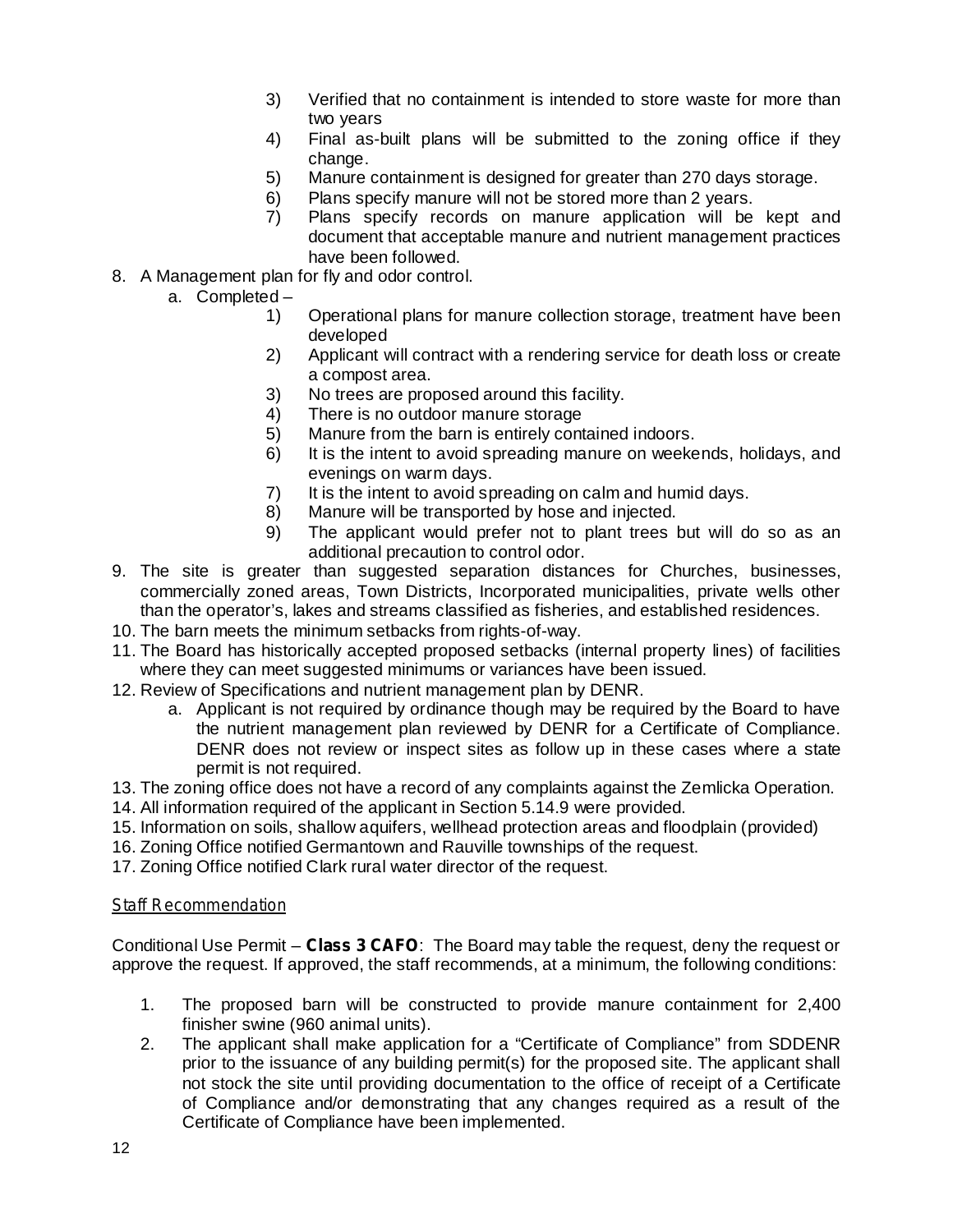- 3. The applicant agrees to comply with the submitted nutrient management plan, fly and odor management plan, and manure management plan.
- 4. Applicant shall provide updated information regarding fields included in the nutrient management plans upon request by the Zoning Officer.
- 5. This Conditional Use Permit authorizes the use of this property for a Concentrated Animal Feeding Operation (nursery and feeder swine) consisting of 960 animal units. Any expansion beyond 960 animal units will require a new conditional use permit and the review of the site by SDDENR for compliance with the State General Permit requirements.
- 6. Haul road agreements with Codington County, Rauville, and Germantown Townships shall be provided for the use of 160th Street, 457<sup>th</sup> Avenue, and 161<sup>st</sup> Street as primary haul routes. Unless otherwise agreed to between the township and the applicant, Codington County requires the Grantor to abide by the following terms to be included in the Agreements:
	- a. Unless otherwise agreed upon between the grantor and the applicable road authority, the grantor shall be responsible for any costs associated with extraordinary maintenance and graveling on the portions of 160th Street, 457<sup>th</sup> Avenue, and 161<sup>st</sup> Street used for the hauling of manure, feed, animals etc. for the operation, which are hereby designated as the primary haul roads, and
	- b. Unless otherwise agreed upon between the grantor and the applicable road authority, all road work whether customary or extraordinary shall be done under the authority and supervision of the applicable road authority and meet its specifications. The work shall be done through the applicable contractor unless the Grantor receives prior authorization from the applicable road authority to conduct its own repairs or maintenance.
	- c. The applicable road authority shall be responsible for all ordinary snow removal on 160th Street, 457<sup>th</sup> Avenue, and 161<sup>st</sup> Street the same basis as provided to the remainder of the Township. Any additional snow removal deemed necessary for the Grantor to continue its operations is hereby authorized to be done at Grantor's expense.
	- d. The Grantor acknowledges that, to the extent already provided for by the law, and further acknowledges that it shall be responsible for any and all damages to applicable road authority roads or road right-of-ways due to the result of the Grantor's operations (i.e. Delivery of feed, silage chopping or manure disposal). Work will be done on the same basis as specified hereinabove. However, no unique standard or obligation not otherwise provided for by law is created by this acknowledgment.
	- e. The Grantor may have an Agreement with a contractor for cutting silage or forage, or for hauling manure and shall notify the Townships in advance of manure hauling or chopping by listing the roads that will be traveled.
	- f. Unless otherwise agreed upon by the applicable road authority, the applicant shall notify and/or obtain any appropriate licenses prior to the laying of any pipes if intended to be used for the transport liquid manure within the applicable rightof-way.
	- g. The applicable road authority and applicant may review and assign new haul routes on an annual basis.
- 7. In the event the haul road agreements hereinbefore described are not executed, the grantor, his heirs, assigns or successors in interest of the Grantor agree that all of the terms and conditions of Item "6" are to be deemed a covenant running with the abovedescribed property. Furthermore, it is agreed that, in accepting title to the abovedescribed property any grantee, heir, assign, or successor in interest to the undersigned expressly agrees to be bound by the terms of Item "6".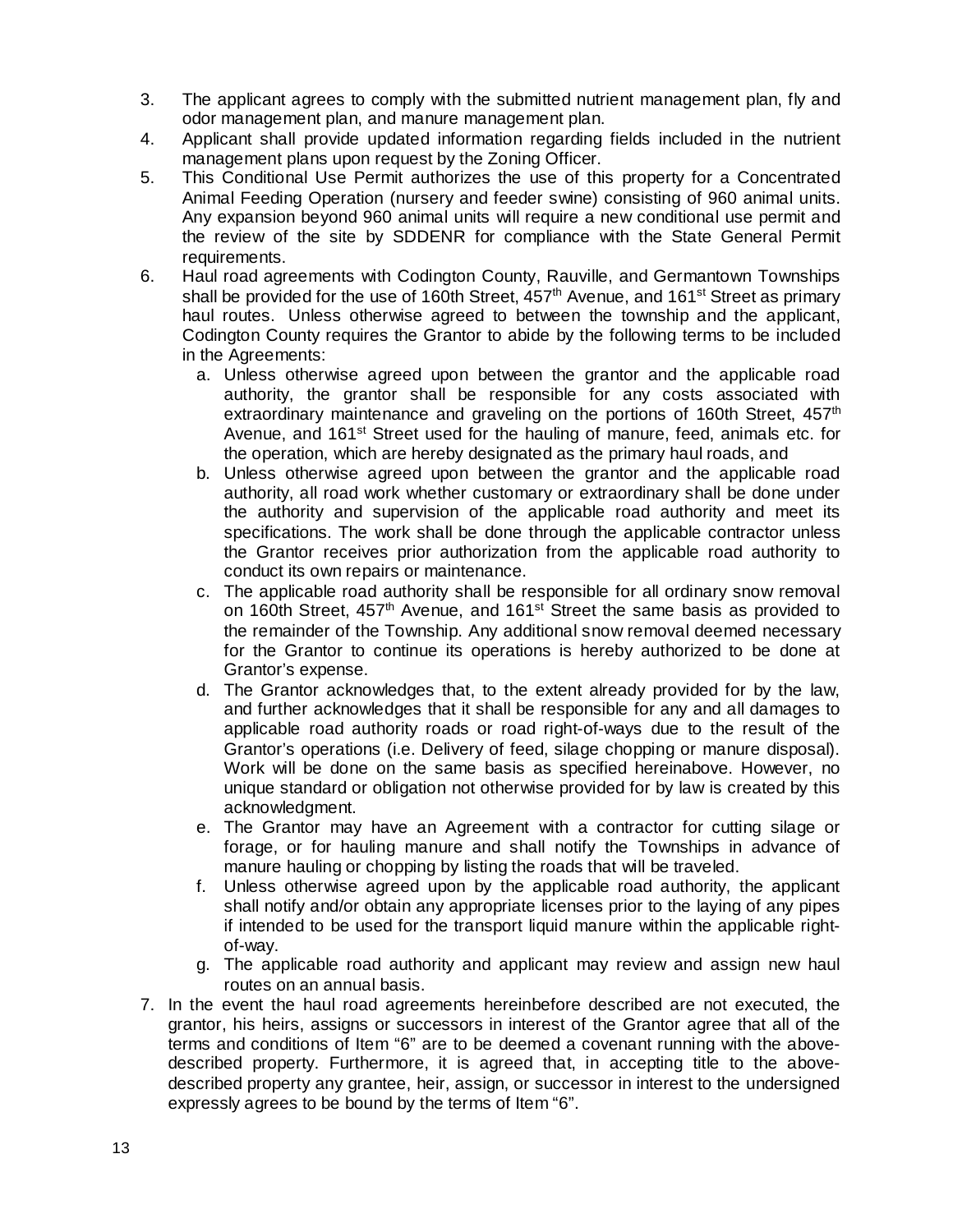- 8. The Grantor shall consult with the NRCS and/or Conservation District to plant a minimum of two rows of trees intended to screen properties to the north and west from odor generated by the proposed barn.
- 9. The Grantor shall comply with established minimum manure application setbacks when spreading manure generated from the CAFO.
- 10. The conditional use shall be in effect only as long as sufficient land specified for spreading purposes is available for such purposes and other provisions of the permit are adhered to.
- 11. The Conditional Use Permit is transferable. Subsequent owners/operators will be required to agree to the terms of this permit.
- 12. If there are 1) Violations of the Conditional Use Permit or other Codington County Zoning regulations or 2) Failure of the manure containment system, the applicant may be required to forfeit the Conditional Use Permit.
- 13. Violation of the terms of this conditional use permit will be determined by the Codington County Zoning Officer.
	- (1) The first violation substantiated by the Zoning Officer of this conditional use permit may result in a notification letter stating the violation and a prescribed period of time to remove the violation. A second violation occurring within one calendar year of the previous violation may result in a review of the validity of the conditional use permit and potential revocation of said permit. A third violation within one calendar year of the initial violation may result in revocation of the conditional use permit and cessation of all feeder operations within forty-five days (45) of notice of revocation.
	- (2) The applicant may make appeal from the decision of the Zoning Officer or other agent of the Codington County Board of Adjustment to the Codington County Board of Adjustment. The applicant shall file with the Zoning Officer a notice of appeal specifying the grounds thereof. The Zoning Officer shall forthwith transmit to the Board of Adjustment all papers constituting the record upon which the action appealed from was taken. Such appeal shall be taken within thirty (30) days. Appeals from the Board of Adjustment shall be taken to Circuit Court.
	- (3) Failure to comply with the decision of the Zoning Officer or other agent of the Codington County Board of Adjustment may be deemed a separate violation.
- 14. All of the terms and conditions herein shall extend to and be binding upon the heirs, assigns, or successors in interest of the Grantor, and are to be deemed a covenant running with the above-described property. Furthermore, it is agreed that, in accepting title to the above-described property any grantee, heir, assign, or successor in interest to the undersigned expressly agrees to be bound by the terms of this agreement which shall, upon its execution, be recorded with the Codington County Register of Deeds Office.